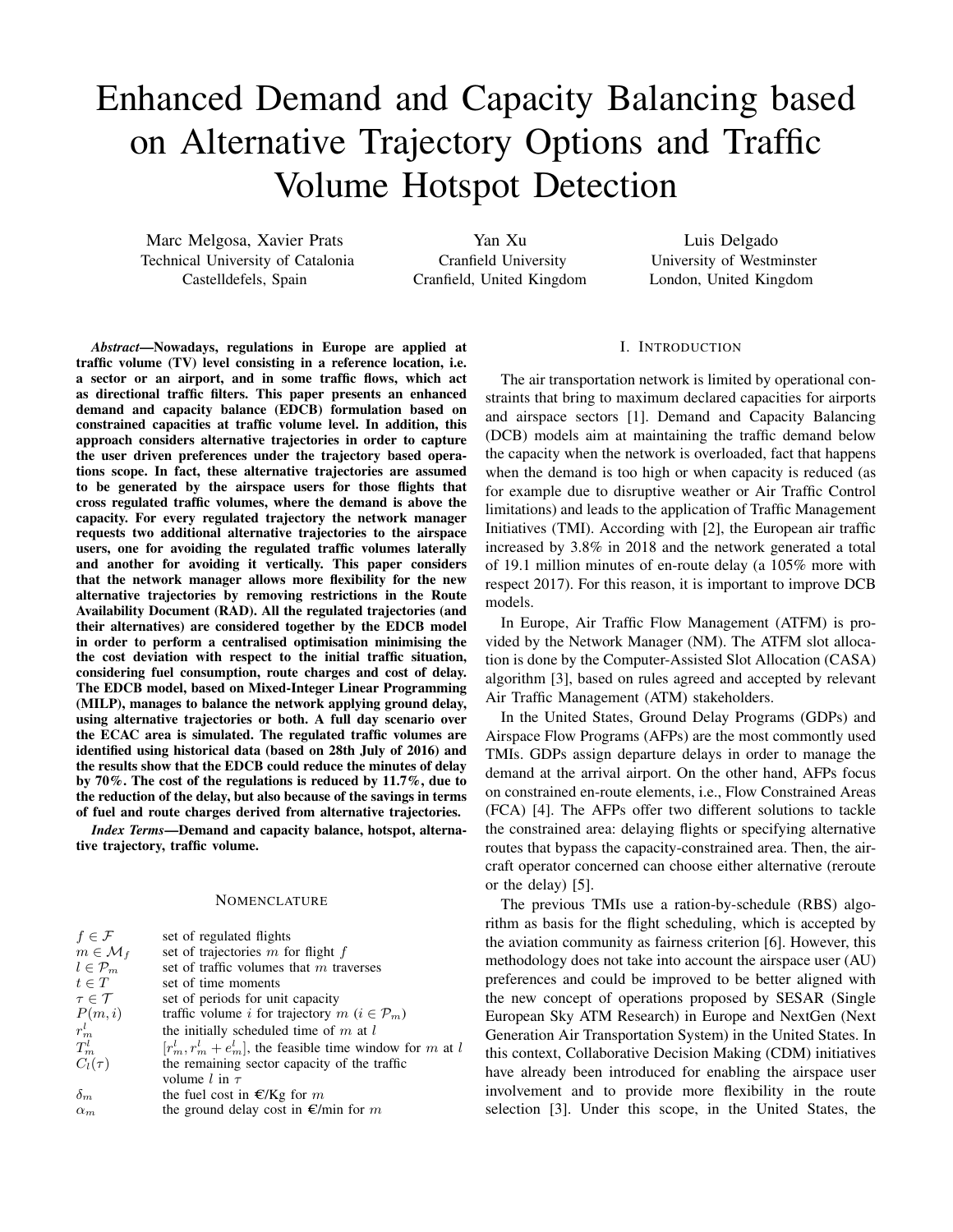GDP concept with RBS was extended with flight substitutions and the cancellation-compression algorithm, allowing more flexibility to the airspace users for satisfying their own policies [7]. Regarding the AFPs, the CDM concept was introduced with the Collaborative Trajectory Options Program (CTOP), where airspace user is able to communicate their preferences in terms of route selection using Trajectory Options Sets (TOSs) [8].

Although current version of CTOP implements RBS, alternative Mixed-Integer Linear Program (MILP) formulations were introduced for instance in [9], [10], or [11]. Similar to the principle of CTOP, a more user-driven approach was introduced in [12], where the alternative trajectories were generated by AUs based on some information shared from the ATFM unit. Different types of delay initiatives were also allowed, such as ground holding, airborne holding, linear holding, as well as delay recovery, so as to reflect AUs' specific preferences.

All previous works considered capacities at sector level. However, regulations in Europe are applied at traffic volume level consisting in a reference location, i.e., a sector or airport, and in some traffic flows, which act as directional traffic filters [13]. In this paper, an alternative to the previous work in [12] is proposed, introducing a novel methodology that uses the regulated traffic volumes (instead of sectors) to identify the flights to be regulated. This may reduce the impact in the network proposed in previous work making it more comparable to current practice. Another contribution with respect to [12] is that this paper extends the regulated area from national scale to the whole ECAC area. For the flight planning inside this area, there is the Route Availability Document (RAD), that can be seen as a first strategic DCB measure since some restrictions can be applied in order to prevent disruptions on major traffic flows [14]. In this paper, in order to potentially compensate the adverse consequences that a regulation may entail to the airspace users, the restrictions of this documents are not enforced when an alternative trajectory is requested to the AUs.

This paper presents a new EDCB model that: 1) uses historical regulation in order to identify the hotspots; 2) allows the airspace users to provide alternative trajectories in case of regulation (some relaxation in terms of RAD restrictions are allowed); 3) considers ground delay or reroute options; and 4) optimises the traffic flow to obtain the best global cost option.

### II. THE USE OF TRAFFIC VOLUMES

In realistic operations, a certain amount of capacity overloads are usually allowed. Several reasons could explain this phenomena: the lack of initial schedules for non-planed flights, the use of entry rate for assessing the demand without considering the occupancy, a conservative way for estimating the capacity and the complexity of traffic patterns, etc. In this paper, the limitation due to traffic patterns is eliminated by changing the airspace unit used in the hotspot detection from sector to traffic volume. In addition, the real regulation list is also used in order to take into account other capacity overload allowance reasons.

Currently, the regulations in Europe are applied to traffic volumes. In fact, every traffic volume is related with a reference location, that can be a sector, a collapsed sector or an airport. In addition, one traffic volume is defined by a set of included and excluded flows, what can be understood as a directional filter. For example, Fig. 1 shows a sector where there are three major flows, A-E, B-D, and C-F. It seems logical that the intersection between the flows A-E and B-D can create some capacity constraint. Thus, a regulation over a TV related with this sector and including the flows A-E and B-D and excluding D-F may be applied.



Fig. 1. Illustrative example of traffic volume

There is also the case where one traffic volume has not any included/excluded flows. In this case, all flights crossing the associated area are considered and there are not differences between sector and traffic volume. Furthermore, it is important to note that some regulations are applied to traffic volumes that are not active. It means, that the regulated traffic volume is related to a sector that is not used. This situation can happen, for example, to avoid an airspace zone due to bad weather conditions or to force an ATC routing deviation. In order to consider this situation, the opening scheme is not considered, meaning that the network manager will continuously monitor the traffic.

Furthermore, in order to consider the allowed capacity overloads, the declared capacity of the traffic volumes per every time period is updated with the demand when the demand is higher than the capacity and the traffic volume is not regulated in such time period. In addition, for the non-active traffic volumes there are not declared capacities available. In this work, a minimum of 20 operations per hour is assumed in these situations.

## III. FRAMEWORK

The framework implemented in this paper is presented in Fig. 2. The starting point is the initial traffic list, consisting in the last filled flight plans reconstructed to 4D trajectories. In this paper, these trajectories represent the preferred ones by the airspace users, i.e. the first submitted shared business trajectory (SBT) using SESAR's terminology. This initial traffic data, together with the regulation list, as well with the geographic location of the traffic volumes, are used by the "Identification of regulated flights in TV" module in order to identify those flights that should be regulated. In addition, the flights crossing a regulated traffic volume (non related with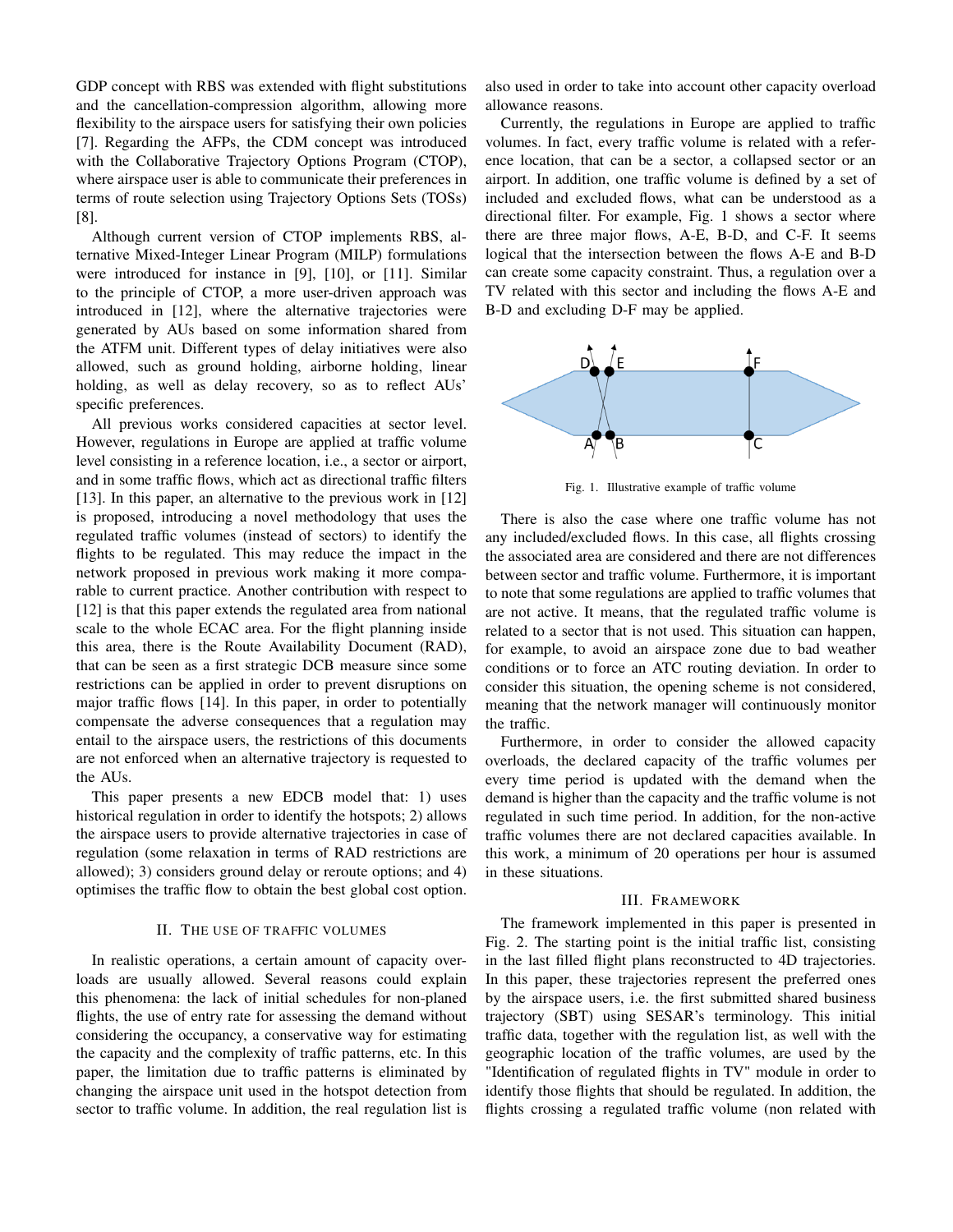any airport) will be also candidates for requesting alternative trajectories. This part of the framework emulates the first stage of the network manager work, where the hotspots are identified at traffic volume level and and the alternative trajectories set is requested to the airspace users. Thus, the output of this module is the affected traffic list and the lateral/vertical avoidance requirements for the airspace users in case they want to offer an alternative trajectory.

The next module of the framework is the "Trajectory optimisation", that emulates the behaviour of the airspace users. This module finds a new trajectory that avoids the regulated traffic volumes using the available route network. This submodule is based on DYNAMO [15] and finds out a new optimal trajectory in terms of flight operating costs. In fact, the alternative trajectory provided minimises a compound cost function  $J_m$  over the whole time window  $[t_0, t_f]$  and flight path  $[x_0, x_f]$  as follows:

$$
J_m = \int_{t_0}^{t_f} \delta_m(\dot{F}_m(t) + CI_m) dt + \frac{\sqrt{MTOW_m}}{5 \cdot 10^5 \sqrt{2}} \int_{x_0}^{x_f} k(x) dx
$$
\n(1)

where  $\dot{F}_m(t)$  is the fuel flow,  $CI_m$  is the Cost Index,  $MTOW$ is the Maximum Take-Off Weight and  $k(x)$  is the route charges unit rate combined to reflect airspace users' direct operating costs.

It is important to note that, currently, the route charges are paid based on the filled flight plan. This paper considers to recalculate the route charges for the alternative trajectories in order to emulate a futuristic scenario where the presented EDCB is used and the route charges are always considered. In fact, the DCB problem may be solved by alternative trajectories and the workload of the Area Control Centres (ACCs) close to the hotspots may vary. In addition, the route charges are calculated using the real distance flown inside an area instead of using the great circle distance between the entry and exit point of such area as it is currently applied.

Here, it is important to mention that the alternative trajectories are allowed to disregard the Route Availability Document (RAD). In other words, the current structured route concept of operation is used, but the segment altitude restrictions, segment constraints related with the origin and destination airports or waypoints, etc. are not considered. This action tries to compensate the adverse consequences that a regulation may entail to the airspace users. In fact, some alternative trajectories may be more optimal than the initial ones, since the latter trajectories could have been planed by observing the RAD.

After the alternative trajectories generation, the alternative trajectories set is obtained consisting in the initial trajectories and the alternative ones for the required flights (it is important to note that the creation of a new trajectory does not replace the original one). An example of alternative trajectory set for one flight from Manchester (EGCC) to Barcelona (LEBL) is shown in Fig. 3. In Fig. 3(a) the original trajectory (in red) and the lateral avoidance trajectory (in green) are shown. Fig. 3(b) presents the comparison between the original trajectory (in red) and the vertical avoidance trajectory (in green).

After the provision of the alternative trajectories set by the AUs, the cost of all the trajectories shall be evaluated in terms of fuel consumption and route charges. This information is estimated by the network manager. However, in a futuristic and collaborative scenario, such information may be provided by the AUs.

Once the airspace users have provided all the trajectories and the fuel cost and route charges are estimated, the module "MILP Network optimiser" is in charge of optimising the network selecting which is the best trajectory to be performed per every flight and the amount of ground delay assigned. The declared capacity from the traffic volume definition is used to avoid overloads. As this module is the main contribution of this paper, the next section explains the details and formulation of this optimisation problem.

# IV. DEMAND AND CAPACITY BALANCING

The EDCB network optimiser module is formulated as a MILP problem, where the balancing between the demand and the capacity is conducted by selecting one of the available trajectories per flight, applying ground delay or both. The module aims at minimising the cost of the regulations, consisting in the addition of the fuel cost, the delay cost and the route charges. The following subsections aim at presenting the problem to be considered, the used objective function and the set of constraints applied.

## *A. Problem statement*

The problem consists into manage the demand below the capacity for all the regulated traffic volumes and for the active traffic volumes linked with one airport inside the network manager area. Flights departing from other airports can not be delayed and for this reason are excluded. As it has been introduced before, there are two decisions to be taken: 1) Which trajectory is used per each flight? 2) How much delay is applied? In order to give answer to such questions, two decision variables are introduced:

(1) Decision variable for trajectory options:

$$
z_m^f = \begin{cases} 1, & \text{if trajectory } m \text{ is chosen for flight } f \\ 0, & \text{otherwise} \end{cases}
$$

(2) Decision variable for delay assignment:

 $x_{m,t}^l =$  $\int 1$ , if trajectory m arrives at traffic volume l by time t 0, otherwise

Note that, according to [10], the use of "by" time provides faster solution time than 'at" time. However, the 'at" time expressions can be easily found by  $(x_{m,t}^l - x_{m,t-1}^l)$ , for all  $m, l$  and  $t$  in the respective sets.

### *B. Objective function*

It may seem that the initially scheduled trajectory may be the preferred one by the airspace users, but it is important to recall that the flight plan trajectory has been planned under the RAD restrictions. In addition, the trajectory optimisation tool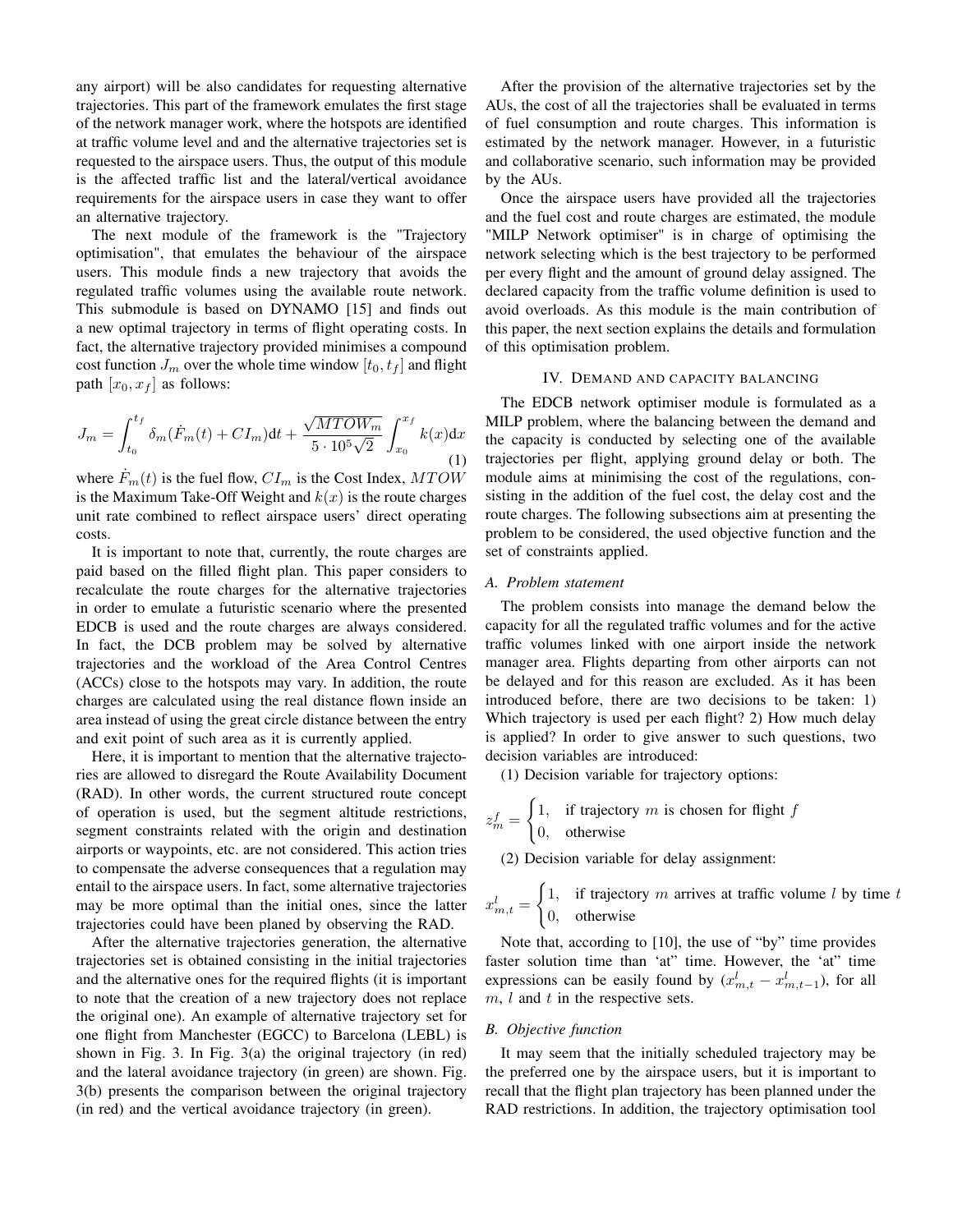

Fig. 2. EDCB framework



(a) Lateral (green) VS original (red) trajectory



(b) Vertical (green) VS original (red) trajectory

#### Fig. 3. Example of TOS

DYNAMO does not optimise laterally the Standard Instrument Departures (SIDs) and the Standard Instrumental Arrivals (STARs) procedures. Hence, some alternative trajectories may result in less cost than the initial ones, so they may be the preferred by the airspace users. The objective function, however, minimises the difference between the total cost (considering the extra fuel consumption, extra route charges and delay costs) of the selected trajectory with respect to the initial trajectory:

$$
\min J = \min(C_{\Delta F} + C_D + C_{\Delta R})
$$
 (2)

The total extra fuel consumptions  $C_{\Delta F}$  can be obtained as follows:

$$
C_{\Delta F} = \sum_{f \in \mathcal{F}} \sum_{m \in \mathcal{M}_f} \delta_m \cdot (F_m - F_f) \cdot z_m^f \tag{3}
$$

where  $\delta_m$  is the fuel cost for m,  $F_m$  is the total fuel consumed by trajectory m and  $F_f$  is the total fuel consumed by the initial trajectory of flight f.  $m \in \mathcal{M}_f$  means that m is one of the trajectory options of flight  $f$ . Similarly, the extra route charges  $C_{\Delta R}$  are denoted as:

$$
C_{\Delta R} = \sum_{f \in \mathcal{F}} \sum_{m \in \mathcal{M}_f} (R_m - R_f) \cdot z_m^f \tag{4}
$$

where  $R_m$  is the total route charge of trajectory m and  $R_f$  is the total route charge of the initial trajectory of flight  $f$ .

The extra delay time is basically derived from the ground holding. Thus, it can be expressed as:

$$
C_D = \sum_{f \in \mathcal{F}} \sum_{m \in \mathcal{M}_f} \alpha_m \cdot GH_m \tag{5}
$$

where  $\alpha_m$  is the ground delay cost for m and  $GH_m$  is the ground holding time of the trajectory m:

$$
GH_m = \sum_{t \in T_m^l, l = P(m,1)} (t - r_m^l) \cdot (x_{m,t}^l - x_{m,t-1}^l) \tag{6}
$$

The objective function presented aims at minimising the global cost between the regulated flights.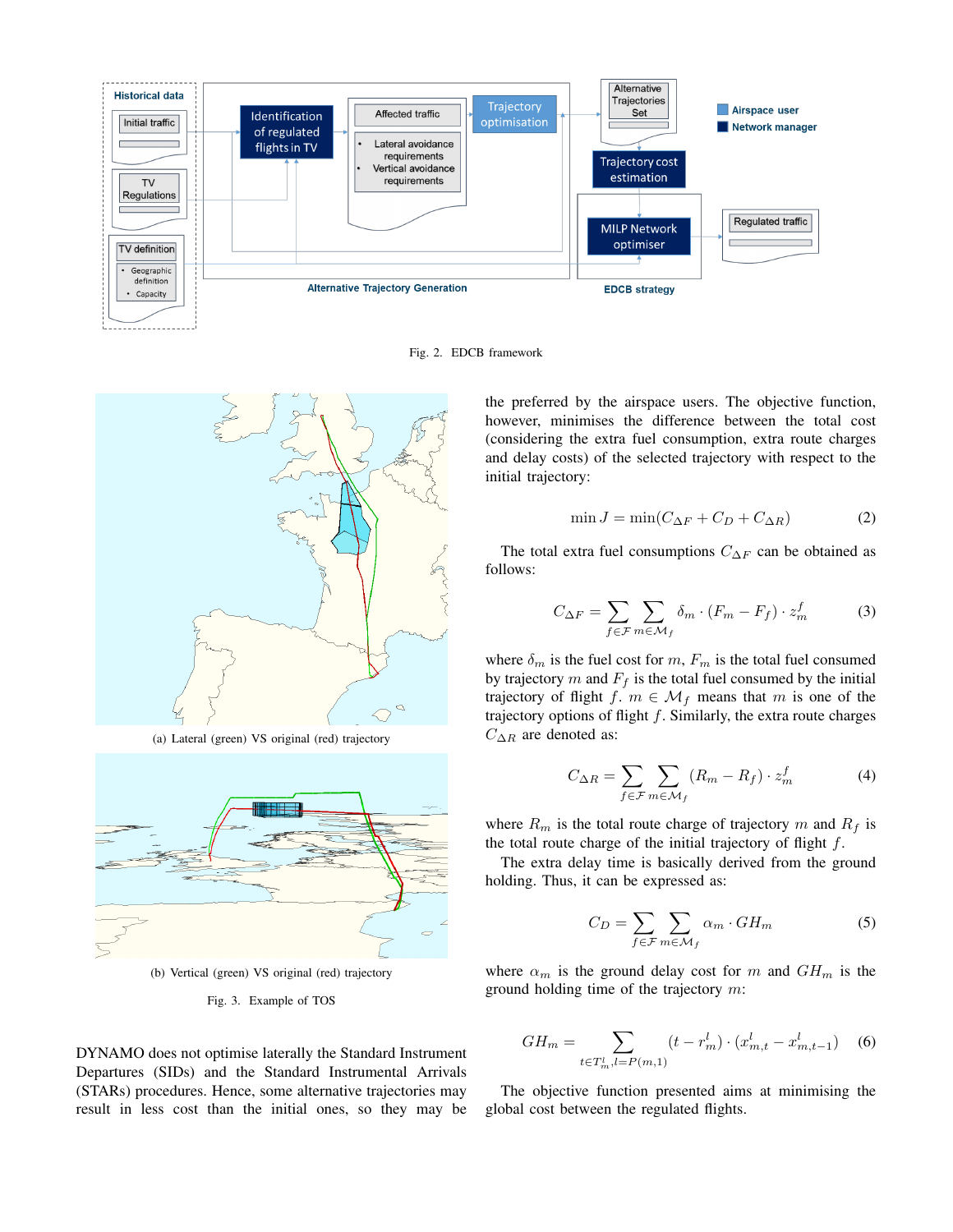# *C. Constraints*

This subsection lists and describes all the constraints applied to the EDCB model presented:

• One trajectory, i.e. the initial or one of the alternatives must be selected.

$$
\sum_{m \in \mathcal{M}_f} z_m^f = 1 \quad \forall f \in \mathcal{F} \tag{7}
$$

• Constraints for applying the "by" time technique

$$
x_{m,\underline{T}_{m}^{l}-1}^{l} = 0 \quad \forall f \in \mathcal{F}, \forall m \in \mathcal{M}_{f}, \forall l \in \mathcal{P}_{m} \qquad (8)
$$

$$
x_{m,\overline{T}_{m}^{l}}^{l} = z_{m}^{f} \qquad \forall f \in \mathcal{F}, \forall m \in \mathcal{M}_{f}, \forall l \in \mathcal{P}_{m} \qquad (9)
$$

$$
x_{m,t}^l - x_{m,t-1}^l \ge 0 \quad \forall f \in \mathcal{F}, \forall m \in \mathcal{M}_f, \forall l \in \mathcal{P}_m,
$$
  

$$
\forall t \in T_m^l
$$
  
(10)

Constraint 9 forces that all the decision variables are equal to zero when the trajectory is not selected. In addition,  $T_m^l$  is the time resolution of the model.

• Only ground holing is allowed.

$$
x_{m,t+r_m^{l+1}-r_m^l}^{l+1} - x_{m,t}^l \ge 0 \quad \forall f \in \mathcal{F}, \forall m \in \mathcal{M}_f, \forall l \in \mathcal{P}_m, \forall t \in T_m^l
$$
\n(11)

Where  $l + 1$  is the next traffic volume that the trajectory f crosses after  $l$ .

• The demand can not exceed the remaining capacity of any traffic volume

$$
\sum_{m \in \mathcal{M}_f} \sum_{l \in \mathcal{P}_m} \sum_{t \in T_m^l \cap T(\tau)} (x_{m,t}^l - x_{m,t-1}^l) \le C_l(\tau)
$$
\n
$$
\forall f \in \mathcal{F} \quad \forall \tau \in \mathcal{T} \tag{12}
$$

Note that  $C_l$  refers to remaining capacity. As the EDCB problem takes into consideration only the regulated flights, the non-regulated traffic demand  $(ND_l)$  should be subtracted from the declared capacity  $(DC_l)$ :

$$
C_l(\tau) = DC_l(\tau) - ND_l(\tau) \quad \forall l \in \mathcal{P}_m, \forall \tau \in \mathcal{T} \quad (13)
$$

## V. CASE STUDY AND RESULTS

## *A. Workflow setup*

Regarding the workability of the framework, the initial traffic, the regulation list and the traffic volume definition are obtained from the DDR2 database. The identification of regulated flights in a TV is done using NEST v1.6.6, which allows to get the entry list for every traffic volume (containing the flight identification code together with the entry time to the traffic volumes). The trajectory optimisation tool is based on DYNAMO, that needs the initial mass and the cost index (CI) of the aircraft as inputs for the trajectory optimisation.

Those parameters are estimated using the initial trajectories and a model that relies on the aircraft performance models provided by the Base of Aircraft Data (BADA) v4 and needs to set up the aircraft mass at the end of the flights [16]. For the purposes of this paper, such final mass is assumed to be the 90% of the Maximum Landing Weight (MLW). The alternative trajectories are created using the same mass and cost index estimated for the original flights with the required constraints for avoiding the traffic volumes (provided by the network manager).

For the ECDB startegy, in line with the ATFM costs in Europe proposed in [17], the cost assumed for the ground delay and the fuel is  $81 \text{E/min}$  and  $0.6 \text{E/kg}$ , respectively. For this experiment, cost of the delay and the fuel is also assumed the same for all flights.

# *B. Experimental setup*

This paper analyses a 24 hour scenario based on the European Civil Aviation Conference (ECAC) area. The time resolution  $(T_m^l)$  for the evaluation of the formulation presented in Section IV is set to five minutes. The capacity of the traffic volumes is evaluated for periods of 20 minutes.

 $<sup>m</sup>$  in 72 periods. During this day, there were 179 regulations.</sup> The day of study is the 28th July of 2016 and the traffic sample contains 32,960 flights crossing the ECAC zone. As  $_{2}$ , the experiment is applied to 24 hours and the capacity is evaluated in periods of 20 minutes, the experiment is divided However, only the regulations starting and ending in the same day are considered. It means that the scenario takes into consideration 175 regulations affecting a total of 120 traffic volumes (see Fig. 4 to see all the regulated traffic volumes), meaning that some traffic volumes were affected with more than one regulation. Nevertheless, this experiment wants to consider the regulated traffic volumes, as well as the active traffic volumes related with an airport inside the network manager area (equivalent to the ECAC area). The objective is to avoid overloads in the regulated traffic volumes but not creating overloads in the airports as a consequence of the ground holdings. Thus, this experiment monitors a total of 545 traffic volumes.

Regarding the affected flights, a total of 7,168 flights crossed at least one traffic volume during the time they were under a regulation. Nevertheless, only the flights departing from airports inside the network manager area are subjected to regulations, so the DCB problem is applied to only 6,386 flights. The rest of the flights satisfy the flight plan and no delay is applied to them.

Note that if the regulated traffic volume is linked with the origin or destination airport, it can not be avoided by the use of alternative trajectories. Thus, from the 6,386 regulated flights, only 4,931 could submit alternative trajectories to avoid the regulated airspace. For those flights, the network manager may ask to the airspace users to provide new alternative trajectories. In this experiment, two alternative trajectories are requested per flight, avoiding the crossing regulated traffic volumes (non related with any airport) vertically and horizontally. However,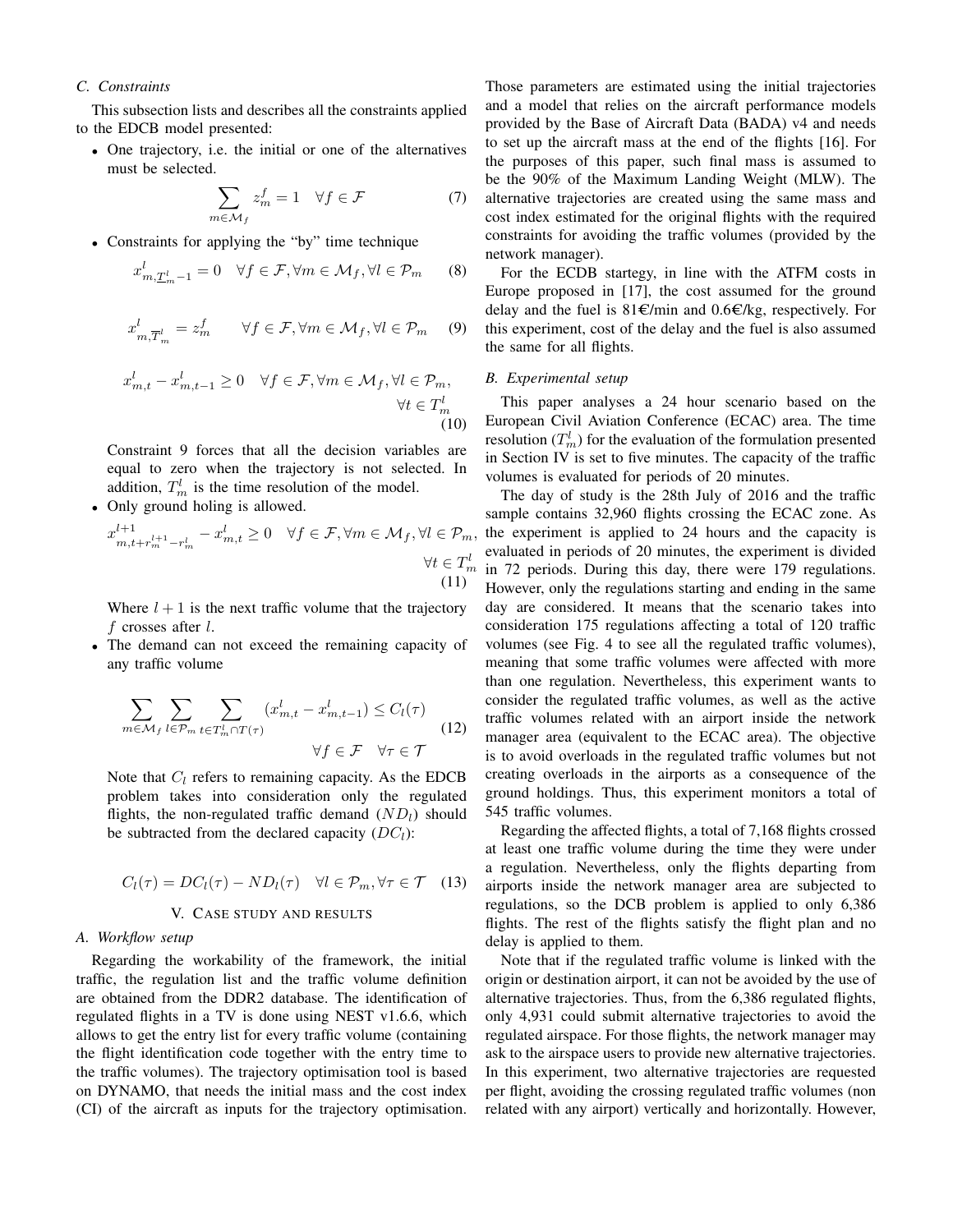

Fig. 4. Regulations of 28th July of 2016

TABLE I SUMMARY OF THE EXPERIMENT DATA

| Traffic data                    |        |  |  |  |
|---------------------------------|--------|--|--|--|
| Flights crossing ECAC           | 32,960 |  |  |  |
| Flights crossing a regulated TV | 7.168  |  |  |  |
| Regulated flights               | 6,386  |  |  |  |
| Lateral trajectories            | 4.091  |  |  |  |
| Vertical trajectories           | 3.770  |  |  |  |
| <b>Constrained airspace</b>     |        |  |  |  |
| Number of regulations           | 175    |  |  |  |
| Regulated TV                    | 120    |  |  |  |
| Considered TV                   | 545    |  |  |  |
|                                 |        |  |  |  |

some of these alternative trajectories are not feasible. There could be different reasons, such as the regulated traffic volume is very close to the origin or destination airport and can not be avoided; or the current route structure do not allow to connect the origin and destination with the avoidance restrictions. In addition, a current limitation of DYNAMO is that it can be used only for jet aircraft. It means that alternative trajectories for propeller aircraft can not be simulated.

The final number of alternative trajectories provided is 4,091 (63.9% of the regulated flights) and 3,770 (59% of the regulated flights), avoiding the regulated traffic volumes laterally and vertically, respectively. This data is summarized in Table I.

## *C. Results*

It is important to describe a baseline scenario in order to compare the results. In this case, the baseline scenario is obtained from historical data from the DDR2 database, where the DCB problem is tackled using the Computer Assisted Slot Allocation (CASA) delay algorithm (based on Rationby-Schedule), which is highly accepted as a fair solution. In this case, a total of 3,518 flights were delayed, accumulating a delay of 58,622 minutes. Analysing only the delayed flights, the average delay is 16.66 minutes, being the maximum delay applied to one flight 139 minutes. In this case, the median is 14 minutes so the half of the delayed flights has 14 minutes of delay or less. The standard deviation of the delay is 11.50 minutes (see Table II).

The same problem solved with the EDCB methodology presented in this paper results in a total delay of 17,575 minutes applied to 855 flights. Now, the average delay is

#### TABLE II SUMMARY OF THE RESULTS

|                  |                                           | <b>CASA</b> | <b>EDCB</b> |           |
|------------------|-------------------------------------------|-------------|-------------|-----------|
| Cost             | Total regulation cost $\lceil \in \rceil$ | 40,732,688  | 35,979,664  | $-11.7%$  |
|                  | Fuel cost $\lceil \in \rceil$             | 28.611.400  | 27.388.050  | $-4.3%$   |
|                  | Delay cost $\lceil \in \rceil$            | 4.748.382   | 1.423.575   | $-70.0\%$ |
|                  | Route Charges $[\mathcal{E}]$             | 7.372.907   | 7.168.040   | $-2.8\%$  |
| Delay            | Total delay [min]                         | 58.622      | 17,575      | $-70.0%$  |
|                  | <b>Delaved flights</b>                    | 3,518       | 855         | $-75.7%$  |
|                  | Max. delay [min]                          | 139         | 355         | 155.4%    |
|                  | Average delay [min]                       | 16.66       | 20.56       | 23.4%     |
|                  | Median delay [min]                        | 14.00       | 10.00       | $-28.6%$  |
|                  | Standard dev. [min]                       | 11.5        | 32.87       | 185.8%    |
| È a<br>dai       | <b>Total fuel [Tn]</b>                    | 47.686      | 45,647      | $-4.3\%$  |
|                  | Total distance [NM]                       | 6,237,291   | 6,212,292   | $-0.4%$   |
|                  | Total trip time [min]                     | 896,153     | 884,732     | $-1.3%$   |
| Traj.<br>options | Original                                  | 6,389       | 3,382       |           |
|                  | Lateral                                   | $\theta$    | 1,900       |           |
|                  | Vertical                                  | $\theta$    | 1.104       |           |

20.56 minutes and the maximum delay is 355 minutes. These values are higher than using CASA, but it is important to look at the value of the median. Here, the median is 10 minutes, what means that the half of the delayed flights are delayed 10 minutes or less (less than using CASA). The big standard deviation, i.e. 32.87, matches with the big number of the maximum delay and the higher average value. Thus, the EDCB presented allows to reduce the total delay, but a few number of flights can accumulate a big amount of delay. It means that with EDCB the delay can be reduced but the fairness is perhaps decreased. This could be partially mitigated by including in the objective function a fairness factor (i.e., a superlinear coefficient for the cost of delay imposed on one flight) as done in [12], but a more sophisticated equilibrium mechanism in this regard is still subject to ongoing research.

As it can be seen, the number of delayed flights with EDCB represents only the 24.30% of the delayed flights number obtained with the CASA algorithm. Regarding the minutes of delay, the EDCB models gets the 30.00% of minutes obtained by the current delay methodology.

Besides, the new EDCB model introduces the use of alternative trajectories. From the 6,386 regulated flights, 3,382 flights used the original trajectory, 1,900 flights preferred to use the lateral re-route trajectory and 1,104 used the vertical rerouted trajectories. Table II also shows summary of the results in comparison with the baseline scenario.

Now, it is important to recall that the EDCB problem is solved minimising the cost of the ground holding and the difference in terms of fuel cost and route charges between the alternative trajectories and the original trajectory (see Equation 2). The total cost of the EDCB is  $35,979,664\epsilon$ , what represents a reduction of 11.7% with respect the baseline scenario.

This EDCB solution allows to save 2,039 Tons of fuel (- 4.38% with respect with the CASA). Different reasons can explain this saving. First, the alternative trajectories have been simulated without RAD constraints. It means, for example, that some traffic volumes may be avoided just flying at the optimal flight level. Another explanation for the savings is that,